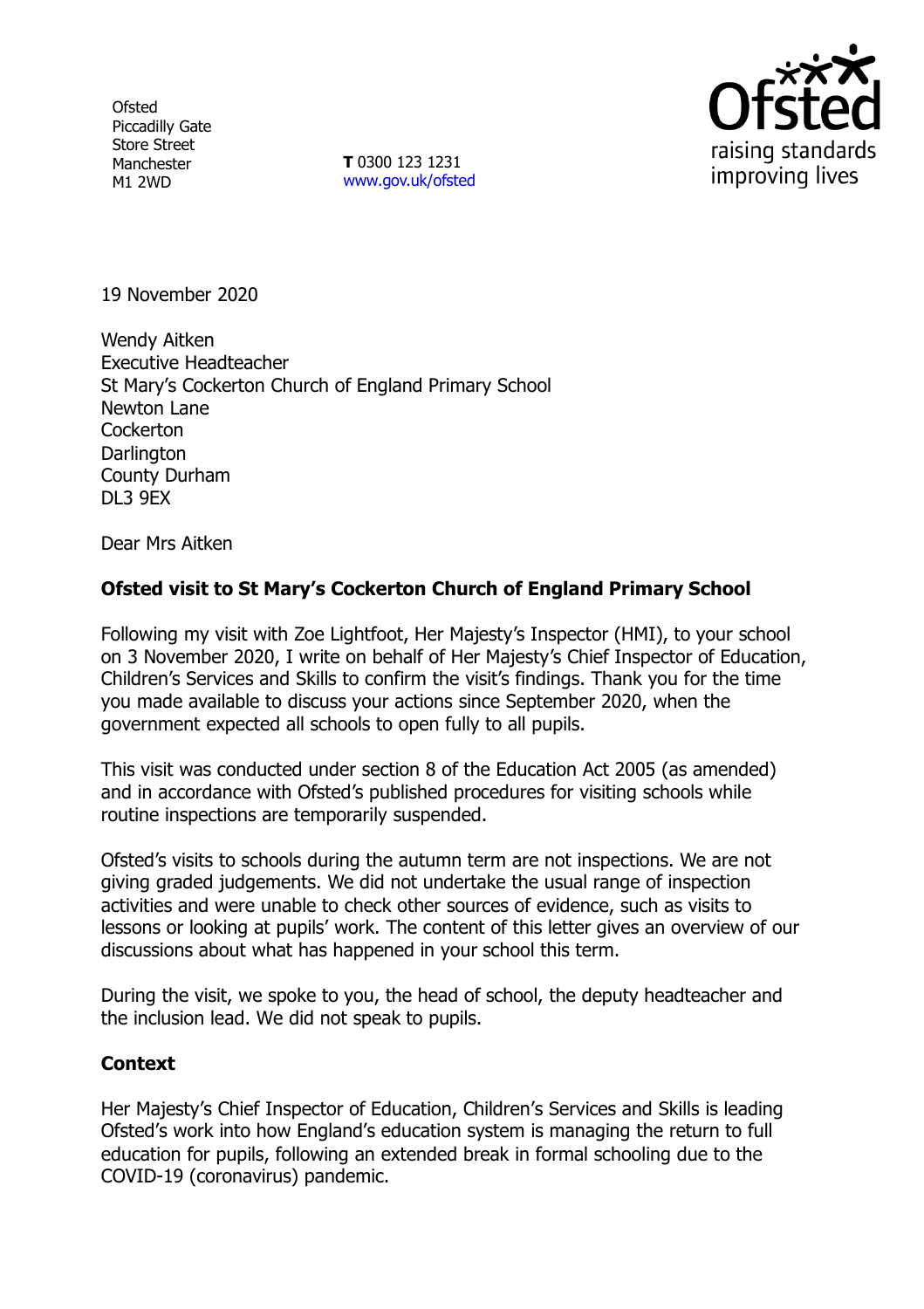

In undertaking this focused work, HMI are visiting a broad range of schools. HMI will visit a sample of:

- approximately 1,200 schools across all Ofsted grades (outstanding, good, requires improvement and inadequate)
- maintained schools, academies and free schools, special schools and centres of alternative provision, including those in cities, and coastal, town or rural communities.

The information from this visit will feed into Ofsted's national reporting so that the insights can be shared with the government and the education sector. We did not find any significant concerns during the visit. In such a case, an inspection report would be published on our website and available to parents and carers.

We did not consider your response to COVID-19 during the spring and summer terms 2020, when the school was not open to all pupils.

## **From this visit, inspectors noted that:**

- You opened the school to all pupils on 7 September 2020. All pupils are expected to attend full time.
- Attendance is above that at this time last year.
- Pupils are studying their usual range of subjects. You told us that in physical education pupils are doing more activities that take place outside.
- You have checked to see what pupils can remember in reading, writing, mathematics and phonics. You have used a mixture of assessments and classwork to do so.
- Some pupils who have gaps in their phonics knowledge now have additional teaching to help them to catch up. In reading, teachers are focusing on pupils' ability to infer information from a text, in addition to practising their comprehension of texts.
- In mathematics, there is now a greater focus on basic arithmetic and calculation strategies. You gave the rapid recall of number bonds and times tables as examples.
- For subjects other than reading, writing and mathematics, you have looked at the content that was not covered when schools were not open to all pupils. You told us that teachers are incorporating this content as they teach over the course of this year.
- You have a system of remote learning ready should it be needed in the future. You are already using a commercial online resource for homework. You plan to